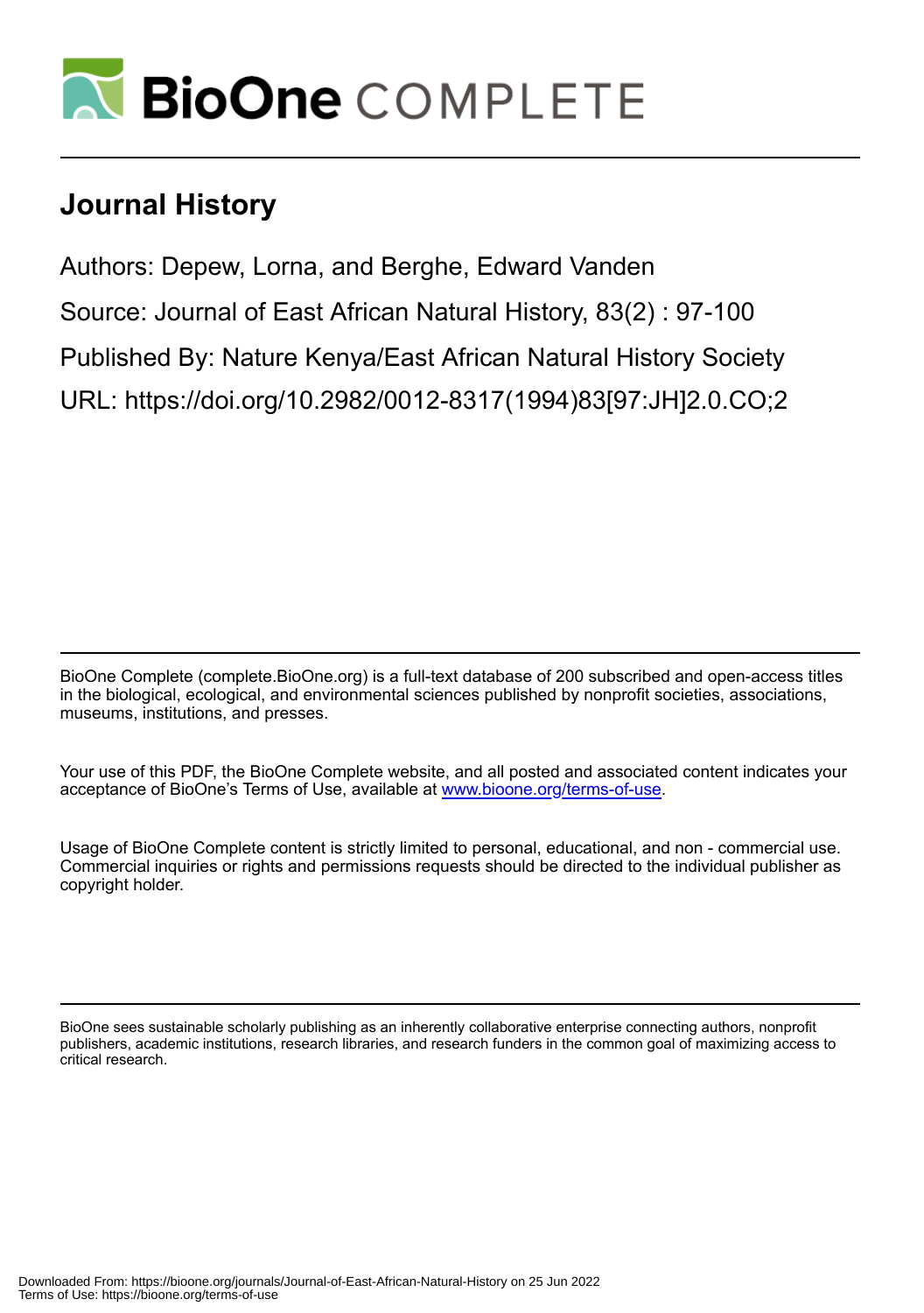## **Journal History**

During its 85-year life-time, the Journal has gone through several name changes, and through several changes in numbering of volumes and volume parts. The purpose of this editorial is to set the record straight, and clear up any possible confusion. At the same time, we would like to honour our predecessors, and to highlight some of the most significant work that has been published in the Journal.

When the East Africa Natural History Society was founded in 1909 its first priorities were to set up a museum and to begin a journal. The museum was to house the collections of plant and animal specimens being accumulated by private individuals. The Journal was created for publication of the rapidly growing fund of information which was being accumulated by the many amateur and professional naturalists in East Africa at that time. The first issue of the *Journal of the East Africa and Uganda Natural History Society* was published in January, 1910, and it has been in continuous publication (with several name changes to reflect the changes in the structure of the East African community and the status of the Society) ever since. Through the determination of those involved in its production, the Journal has remained in publication for 85 years, through two world wars-though the second nearly saw the end of it. Over the years a number of supplements have been published on many subjects. The first of these was a *Check List of the Birds of East Africa and Uganda* published in 1917.

The first issue in 1910 was 57 pages long and had material on a wide variety of topics from francolins of East Africa to butterflies, plants, fishing, elephants, snakebite, geology, chameleons and primates. This diversity of material has been maintained throughout the years.

Though it was hoped from the first that there would be four issues per year, this was not achieved until 1925 and has never been consistent-the usual number continued to be two issues per year until 1970 when, with issue 119, it was agreed that for the sake of economy, the issues should be printed as occasional papers and as many as possible printed each year. In some years this was very productive and but in others not many papers were published.

Of course, it is the authors who ultimately make the difference in whether a Journal succeeds or fails. In the words of the first secretary of the Society, Mr John Sergeant, "...it is confidently expected that... each member will make a point of sending in something of, interest during the year for publication in our columns, and in this connection it seems almost needless to remind members that the success or otherwise of the Journal rests entirely in their hands." Indeed many of the early members were contributors. Names such as Bally, Carcasson and Leakey will be instantly recognised, others less so, but they all contributed to the abundance of knowledge of the biodiversity of the region contained within the pages of the Journal. While we no longer expect that all members will send contributions, the Journal's success still lies in their hands.

In 1925 two important series, "Birds of Kenya and Uganda" and "Butterflies of Kenya and Uganda" were launched as part of the Journal. The first, authored by V.G.L. van Someren, continued until 1935 and the second, authored by V.G.L. van Someren and Canon Rogers, continued until 1939, usually in every second issue. These two series were a major contribution to the natural history of the region. Several of R.H. Carcasson's papers on Lepidoptera appeared in the Journal, *e.g.* "The Swallowtails of East Africa (Lepidoptera, Papilionidae)", published in 1950 and reprinted in 1975.

In the 1940s, when the war was creating major fmancial, personnel and other problems for the Society, an attempt was made to have at least one article in each issue which could be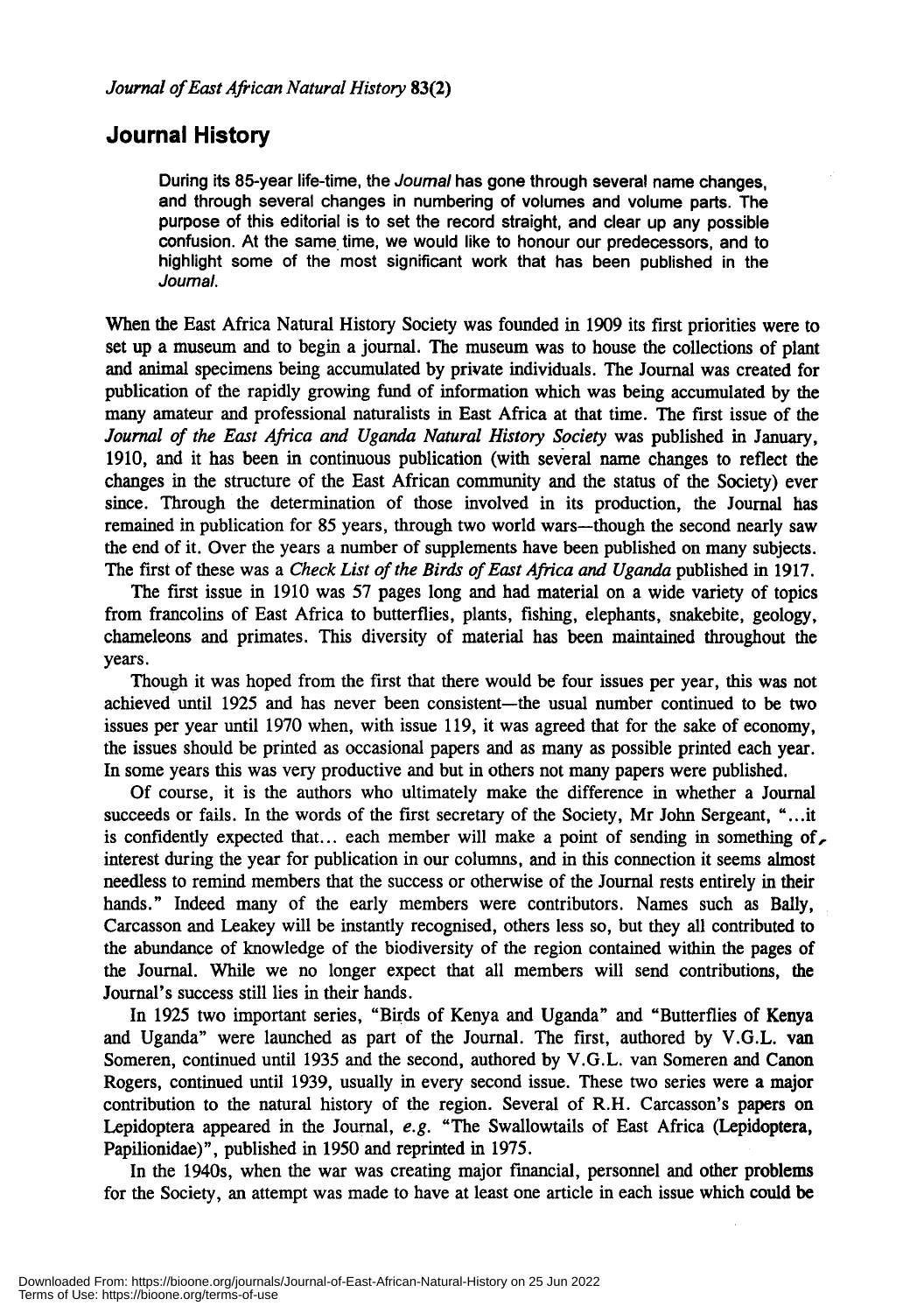reprinted and sold as a "handbook" on some subject of public interest. These were a great success and went a long way to solving some of the fmancial problems caused by the war.

Over the years the *Journal of the East Africa Natural History Society* has had a number of very committed Editors (see box for a full list). The first were C.W. Hobley, C.M.G., and T.J. Anderson, B.Sc., without whom the venture might never have got off the ground. Hobley stayed on as Editor until 1920 and really gave the Journal a good start. In 1922 Dr V .G. L. van Someren took over as acting Editor and from then until 1936 he was either full editor or head of an editorial committee, publishing no less than 43 issues. He also made important contributions to the actual content of the Journal. Another long-serving editor was Dr PJ. Greenway who took over the editorship in 1960 and continued until 1976 with some assistance from Mrs J. Hayes and A.D. Forbes-Watson in the early '70s. He again was responsible for keeping the Journal going and maintaining the quality at a high level through some very difficult times.

As previously mentioned, there have been several changes in name from the original title, *Journal of the East Africa and Uganda Natural History Society.* This reflected the state of the East African community at the time. In 1941 a resolution was passed by the 31st AGM of the Society changing its name to the East Africa Natural History Society and the name of the journal was accordingly changed to the *Journal of the East Africa Natural History Society.* In 1940, the Journal became the official publication of the Coryndon Memorial Museum and in 1962 the name was again changed to the *Journal of the East Africa Natural History Society and Coryndon Museum* in order to reflect more accurately this relationship. So in 1965, when the name of the Museum changed to the National Museum, the Journal also had to change its name to the *Journal of the East Africa Natural History Society and National Museum.* This name continued until 1994 when the merger with *Utafiti* (more about that later) was fmalised and the name was changed to *The Journal of East African Natural History.*

The numbering system has been somewhat confusing throughout and has varied over the years. The most consistent numbering has been the issue numbers given consecutively (with a few exceptions) through all issues. The Volume numbers haven't always been given, but an attempt has been made by those editors who did use them to bring them up to date. Because of this, some of the volume numbers appear to be missing, *i.e.* VII through XII, 29 and 30, 33 through 74, but in actual fact are not. With the new format and name, it was decided to retain the old volume numbers (the next being the present Vol. 83), but to use 1 and 2 for the issue numbers each year to be more in line with present convention.

Many problems have plagued the production of the Journal throughout its history including those which continue today, *i.e.* not enough material, delays at and problems with printers, authors not returning papers on time, and, in particular, the high cost of production.

Until 1924, when costs were soaring, the Journal was printed in England. It was printed locally from 1924 until the second world war when it became impossible to produce in East Africa due to lack of almost all printing facilities, especially paper, and it nearly failed completely. The result was a decision to have the printing done in England. This was a success and all of the back issues were finally caught up by 1947. By the early 1950s things had improved enough in East Africa that printing could be returned to Kenya and has remained here since. Problems with printers continued, however, and became nearly impossible in the eighties when there were long gaps in production due to printing delays. With a change in printers, production was resumed on a fairly regular basis until 1993 when it was thought that negotiations to combine the *JEANHS* with *Utafiti* had been completed. It had been hoped that Vol 82:200 would be the last in the old format, but this was not to be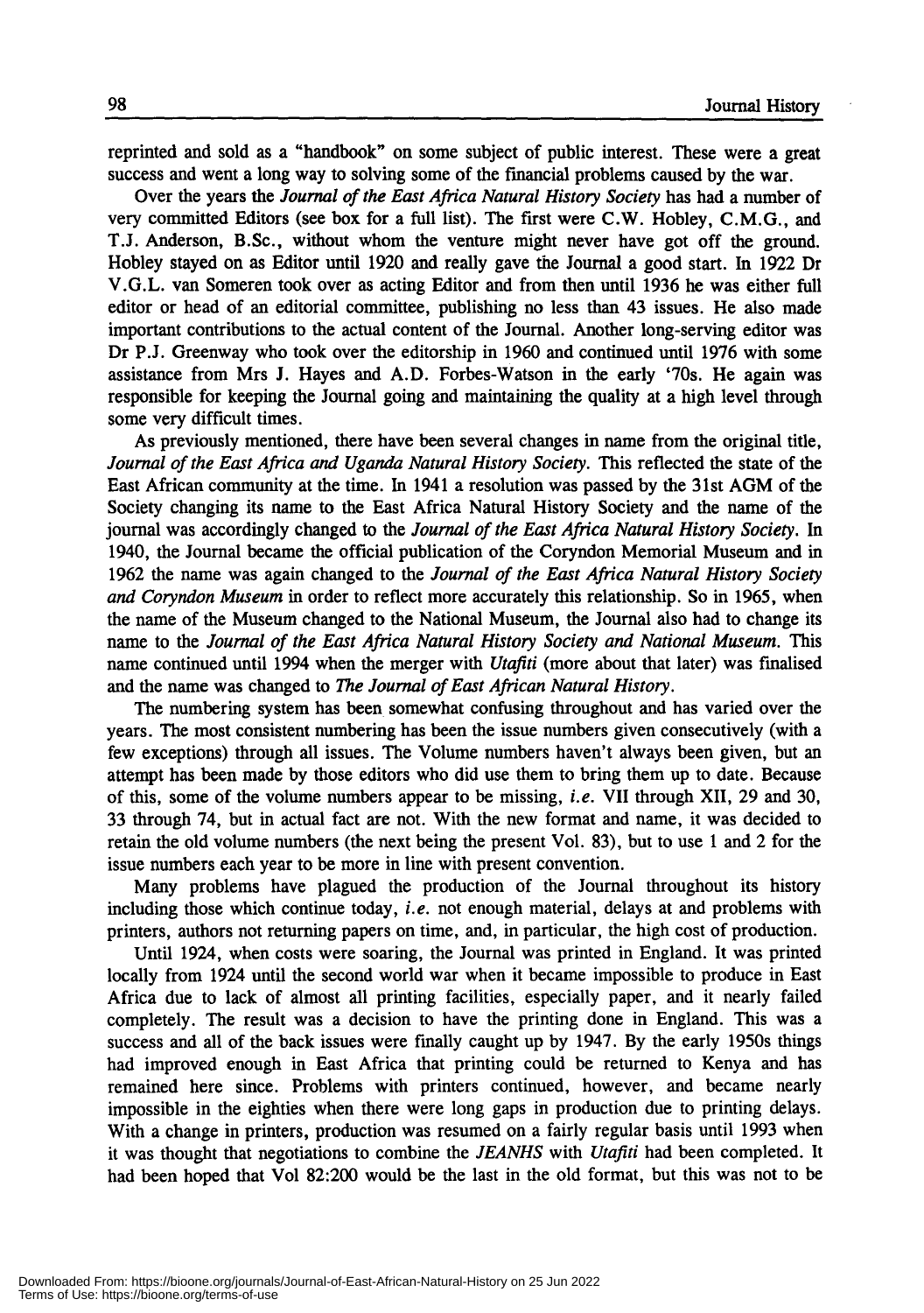and two more issues were produced simply to keep things going in the interim while discussions were being held to fmalise the merger.

Because the EANHS is the parent organisation of the Nairobi Museum, the relationship between the National Museums of Kenya and the EANHS has always been close. The Museum was founded by the Society in 1909 with specimens donated by various members. It was housed in a room in the Society's quarters in downtown Nairobi. By 1938 it had grown to a very large collection which was housed in a proper museum building. At that time it was felt that it had grown to a point where the Society no longer had the resources to run it and it was handed over to a board of trustees on which the Society had two representatives. However, the extensive library and the production of the Journal were retained by the Society. For many years the Museum had wanted to take over the production of the Journal, but no agreement could be reached between the Museum and the Society and so in 1988 the

| Editors:       |               |                  |                                              |
|----------------|---------------|------------------|----------------------------------------------|
| Years          | Volume        | <b>Issue</b>     | Editor(s)                                    |
| 1910 - 1912    | $1 - 111$     | $1 - 6$          | C.W. Hobley, CMG, and T.J. Anderson, BSc.    |
| 1913 - 1920    | IV.           | $7 - 15$         | C.W. Hobley, CMG                             |
| 1921 - 1922    |               | 16               | Rev. K. St A. Robers, EES                    |
| 1922 - 1923    |               | $17 - 18$        | Dr V.G.L. van Someren, acting Editor         |
| 1924 - 1929    |               | $19 - 36$        | Dr V.G.L. van Someren, full Editor           |
| 1930 - 1935    |               | $37 - 49/50$     | <b>Editorial Committee</b>                   |
| 1935 - 1936    | XIII - XIII   | $1/2(51/52)$ -   |                                              |
|                |               | 3/4(59/60)       | Dr V.G.L. van Someren                        |
| 1938 - 1939    | XIII - XIV    | $5(61) -$        |                                              |
|                |               | 1/2(62/63)       | A.F.J. Gedye                                 |
| 1939 - 1940    | XIV - XV      | $3(64) -$        |                                              |
|                |               | 1/2(66/67)       | G.R. Cunningham van Someren                  |
| 1941 - 1946    | XV - XIX      | $3/4(68/69)$ -   |                                              |
|                |               | 3/4(87/88)       | J.R. Hudson, BSc, MRCVS                      |
| 1947           | XIX           | 5(89)            | Editorial Committee of L.S.B. Leakey,        |
|                |               |                  | D.G. MacInnes, A.F.J. Gedye, J.G. Williams   |
| 1950 - 1952    | XIX - XX      | $6(90) - 2(92)$  | C.A.W. Guggisberg, MSc, MBOU                 |
| 1953 - 1956    | XXII - XXIII  | $1(93) - 1(98)$  | J.G. Williams, Esq., MBOU                    |
| 1958 - 1960    | XXIII - XXIII | $2(99) - 5(102)$ | <b>Mary Aldridge</b>                         |
| 1960 - 1976    | <b>XXIII</b>  | $6(103) - 56$    | Dr P.J. Greenway with assistance from Mrs    |
|                |               |                  | J. Hayes from 1970 to 1972 and by            |
|                |               |                  | A.D. Forbes-Watson in 1973 and by a Journal  |
|                |               |                  | Editorial Subcommittee from 1970 onwards.    |
| 1976 - 1979    |               | $157 - 169$      | Mrs Jean Hayes                               |
| 1980           |               | 170              | Mrs Jean Hayes, M. Gilbert, Dr A. Hill       |
| 1981           |               | 171-174          | Mrs Jean Hayes, M. Gilbert, Prof. E. Lucas   |
| 1982 - 1984    |               | 175 - 180        | M.E.J. Gore, Shereen Karmali                 |
| 1984           |               | 181              | Dr J.J. Hebrard, Dr D. Widdowson             |
| 1985 - 1988    | $75 - 78$     | 182 - 192        | Dr H.J. Beentje, Dr J.J. Hebrard             |
| 1989           | 78            | 193              | Dr H.J. Beentje                              |
| 1989 - 1992    | 79 - 82       | 194 - 200        | Mr C.F. Dewhurst                             |
| 1992 - 1993    | $82 - 82$     | $202 - 203$      | Dr E. Vanden Berghe                          |
| 1994 - present | 83            | $1 - 2$          | Dr E. Vanden Berghe, Mr T. Pearce,           |
|                |               |                  | Committee of two additional members each     |
|                |               |                  | from the East Africa Natural History Society |
|                |               |                  | and the National Museums of Kenva            |